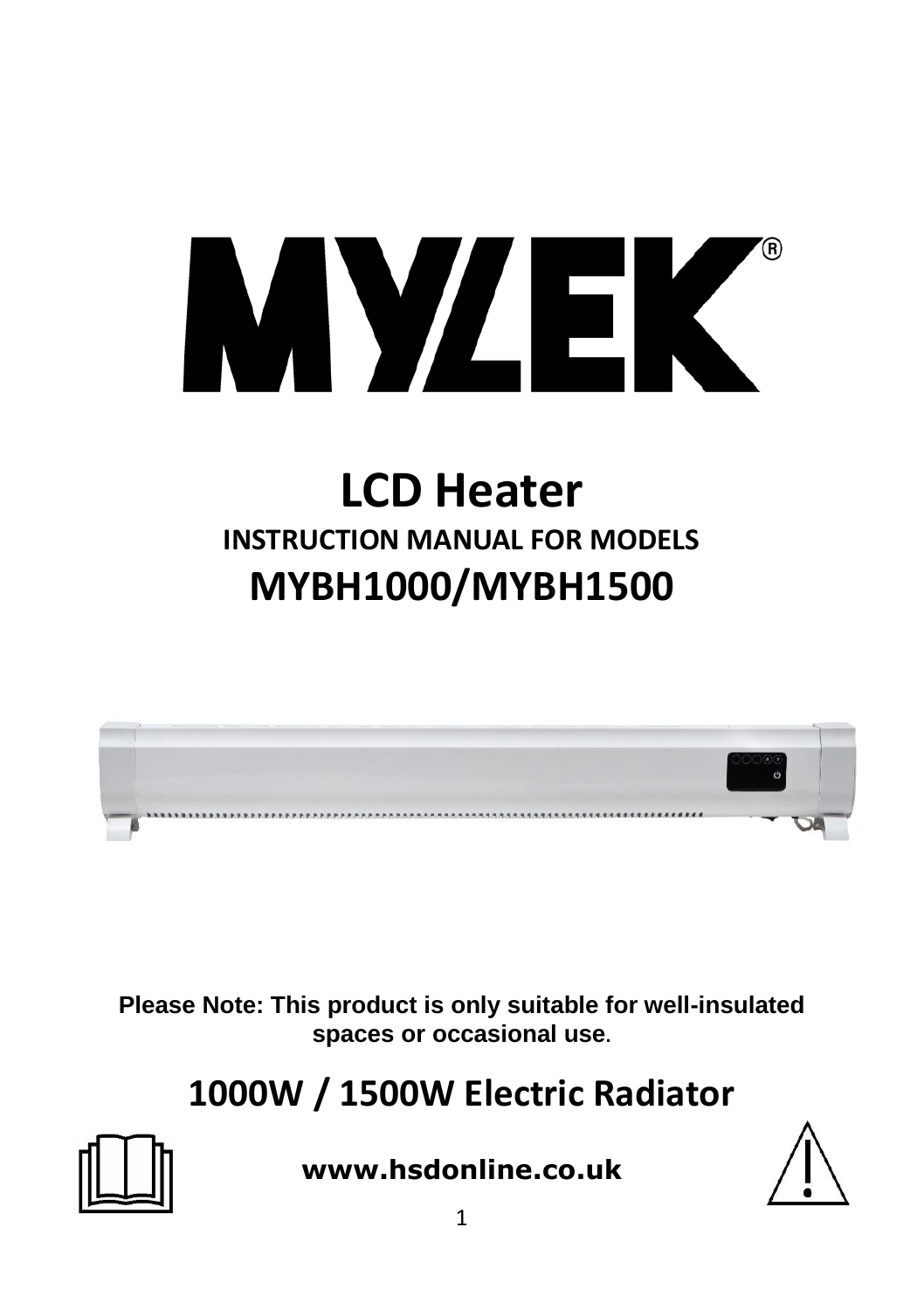#### **IMPORTANT**

Installer and Users please note: These instructions should be read carefully before use and this document constitutes part of the product which should be kept safely by the user alongside the product.

#### **General Information:**

Please read the entire instruction manual before using the product and then save it for future reference. We reserve the right for any errors in text or images and any necessary changes made to technical data. If you have any questions concerning technical problems please contact our Customer Services on 0800 091 3171 quoting the model number found on the unit rating label.

#### **BEFORE USE**

You must inspect the appliance including its cable and plug for any signs of damage. If the product is damaged, DO NOT use it, and contact your supplier immediately.

#### **PAT TESTING**

When used in a workplace, this product must be safety-tested annually by a qualified electrician (PAT test) in order to comply with the *Electricity at Work* regulations. We recommend that it is PAT tested regularly when used in a domestic environment.

#### **PRODUCT SAFETY**

- Children shall not play with the appliance.
- Children of less than 3 years should be kept away unless continuously supervised
- Children aged from 3 years and less than 8 years shall only switch on/off the appliance provided that it has been placed or installed in its intended normal operating position and they have been given supervision or instruction concerning use of the appliance in a safe way and understand the hazards involved.
- Children aged from 3 years and less than 8 years shall not plug in, regulate, and clean the appliance or perform user maintenance.
- This appliance can be used by children aged from 8 years and above and persons with reduced physical, sensory or mental capabilities or lack of experience and knowledge if they have been given supervision or instruction concerning use of the appliance in a safe way and understand the hazards involved.
- Cleaning and user maintenance shall not be made by children without supervision.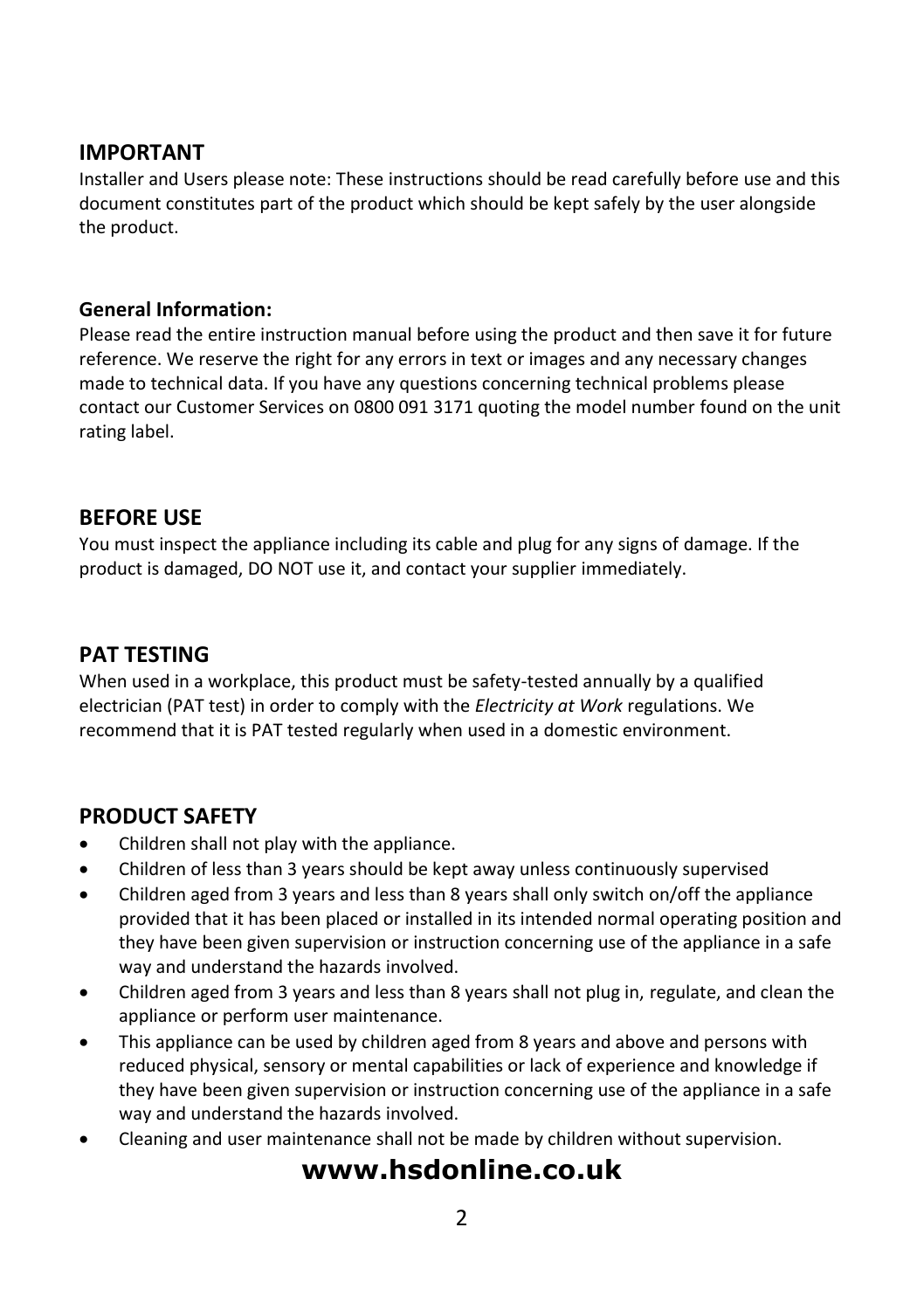- Do not cover. This symbol shown on the casing of the heater means that the heater should not be covered.
- For indoor use only.
- Do not use in bathrooms, wet rooms or other damp locations.
- Do not use this product with an extension lead
- The use of this product in boats, caravans, mobile homes or other similar locations is forbidden
- There must be a minimum 50 mm safe area around the sides of this product that is clear of obstructions and flammable materials
- There must be a minimum 1200mm safe area above the top of this product that is clear of obstructions and flammable materials
- Do not place the mains lead beneath a carpet or rug.
- This heater must not be positioned below a socket outlet.
- Do not use this appliance in locations where paint, petrol or other flammable liquids are used or stored.
- Please ensure the appliance is switched off and unplugged when not in use.
- Do not use the appliance for other than its intended use.
- Do no insert any object into the appliance through the grilles. This may damage the product or result in overheating or electric shock.
- Check the product before use for damage. If any damage is detected stop using it immediately and consult your supplier.
- Only use this product on a flat, stable surface.
- Do not leave this product unattended when in use.
- There are no user serviceable parts in this product
- Allow to cool down before moving or cleaning.
- Caution: Some parts of this appliance can become very hot and cause burns. Particular attention should be given when children or vulnerable people are present.
- Do not use under curtains or close to soft furnishings.
- This product must only be used in an upright position.

#### **GENERAL SAFETY REQUIREMENTS**

Domestic wiring must be tested periodically by a qualified electrician at least once every 10 years or at every change of occupancy. For office and retail premises (and buildings such as village halls) the wiring must be inspected at least once every 5 years. It is recommended that all buildings be fitted with smoke alarms (it is mandatory for new buildings).

# **www.hsdonline.co.uk**

3

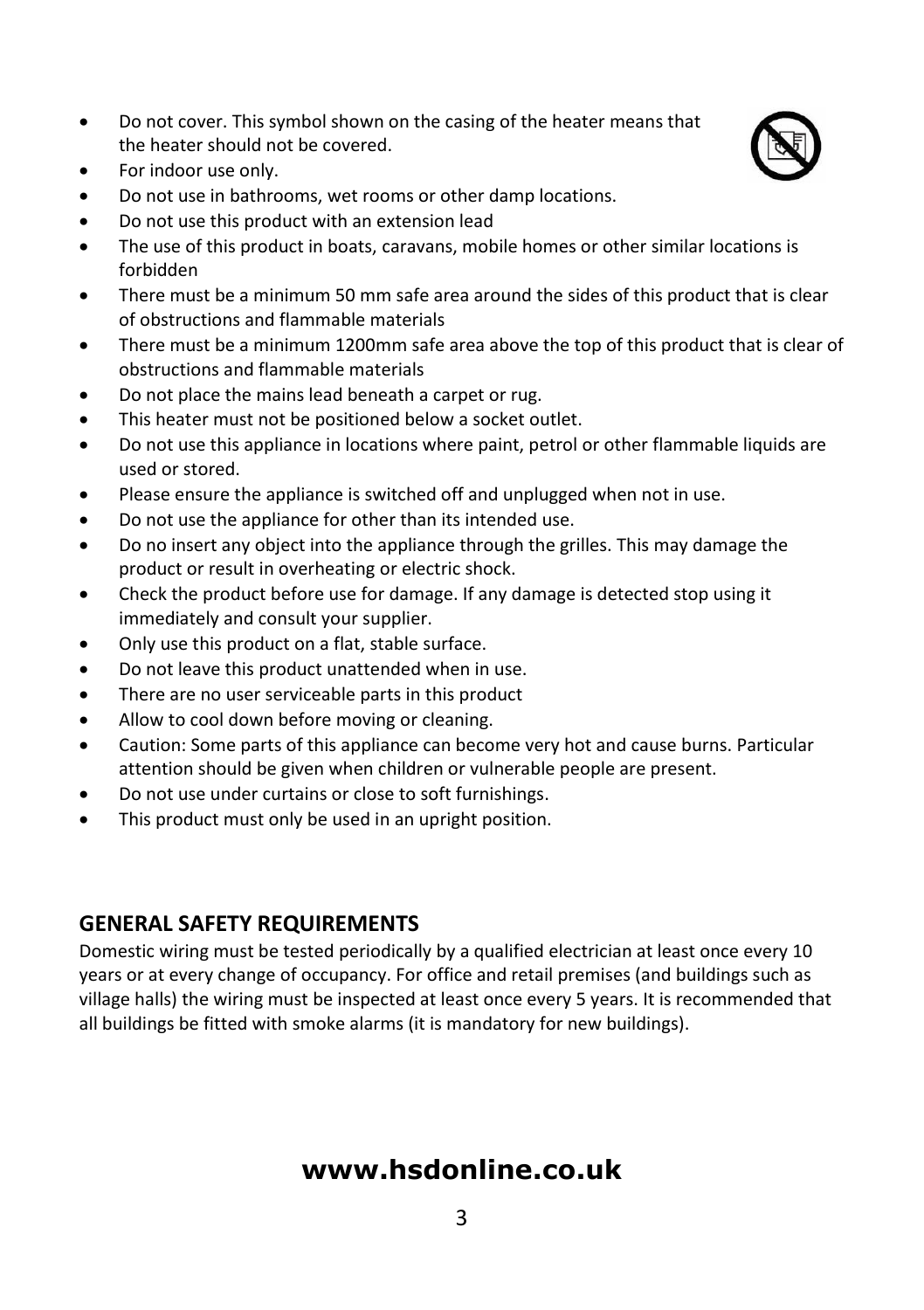

#### **LCD SCREEN**

- 1. Screen Lock Button
- 2. Timer Button
- 3. Setting Button
- 4. Up Button
- 5. Down Button
- 6. Screen Power Button
- 7. Lock, Timer, Power Indicator
- 8. Temperature/Timer Display
- 9. Power Level Indicator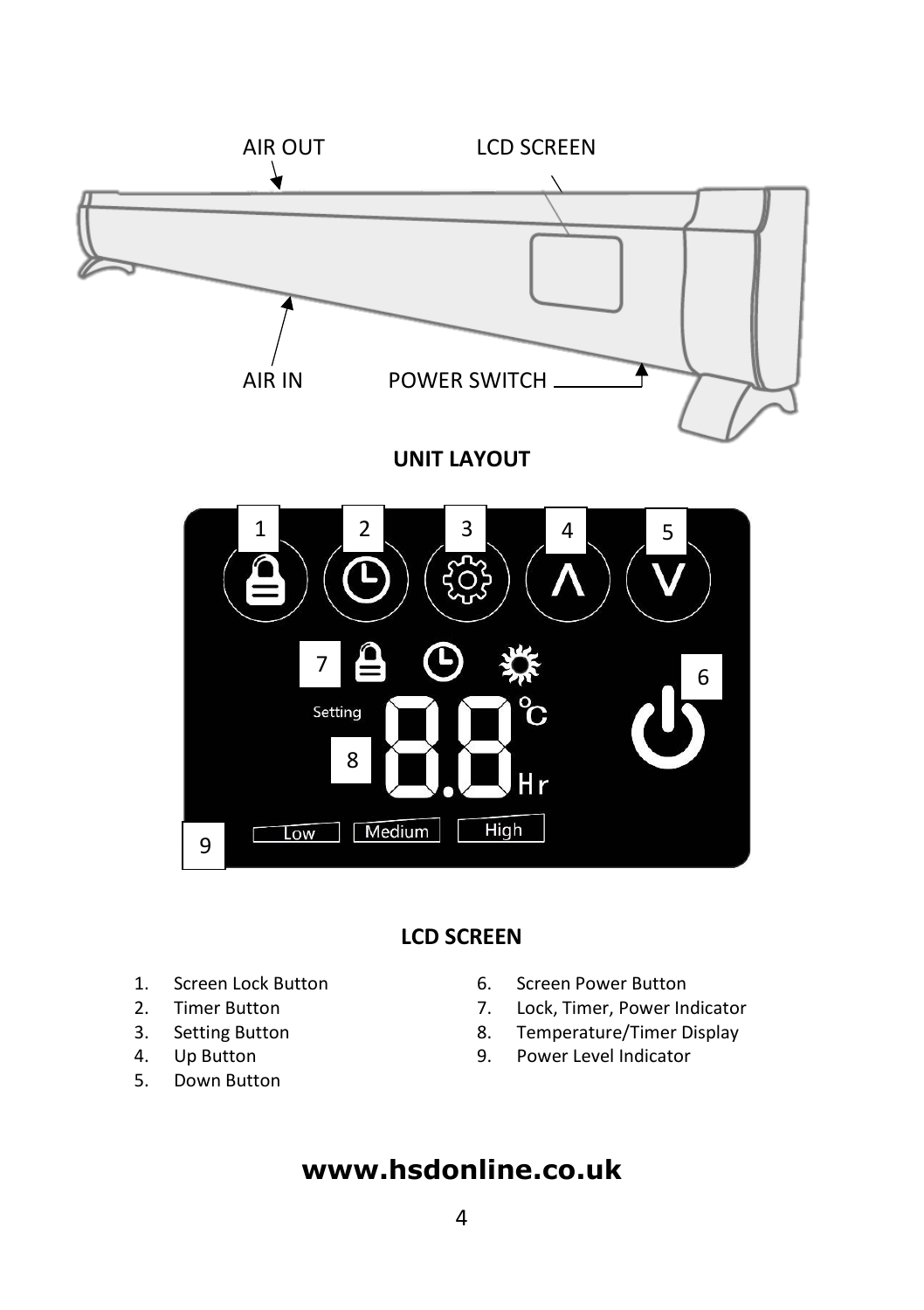#### **OPERATION**

#### **SETTING UP**

- 1. Plug the mains lead into a 13A mains socket.
- 2. Move the power switch to "on" position.

#### **HEATING**

- 1. Press the *Setting Button* [3] once to enter power adjustment mode, the unit will bleep and *Power Level Indicator* [9] will flash to display the current power level.
- 2. Use the *Up* [4] and *Down* [5] buttons to cycle through the power settings.
- 3. When the desired power level is displayed, do not press any buttons on the display until the *Power Level Indicator* [9] stops flashing. The power level is now set.
- 4. The *Temperature Display* [8] shows the set temperature.

Press *Up* [4] or *Down* [5] once, the display will begin to flash and show the target temperature. Press *Up* [4] or *Down* [5] to adjust the target temperature by 1°C (range: 5°C – 45°C). Press and hold these buttons to quickly adjust the temperature.

Once the desired target temperature is flashing, do not press any buttons on the display until the display stops flashing. The target (set) temperature is now set.

5. If the set temperature is below the room temperature, the radiator will not produce heat.

If the set temperature is above the room temperature, the radiator will switch on and the *Power Indicator* [7] will be illuminated.

#### **TIMER SETTING**

The radiator can be set to start-up or shut-down after a timed interval. To set the shut-down time:

1. During normal operation press the *Timer Button* [2] to enter timer set up (press again at any time to **cancel** the timer set up) and the *Timer Display* [8] will flash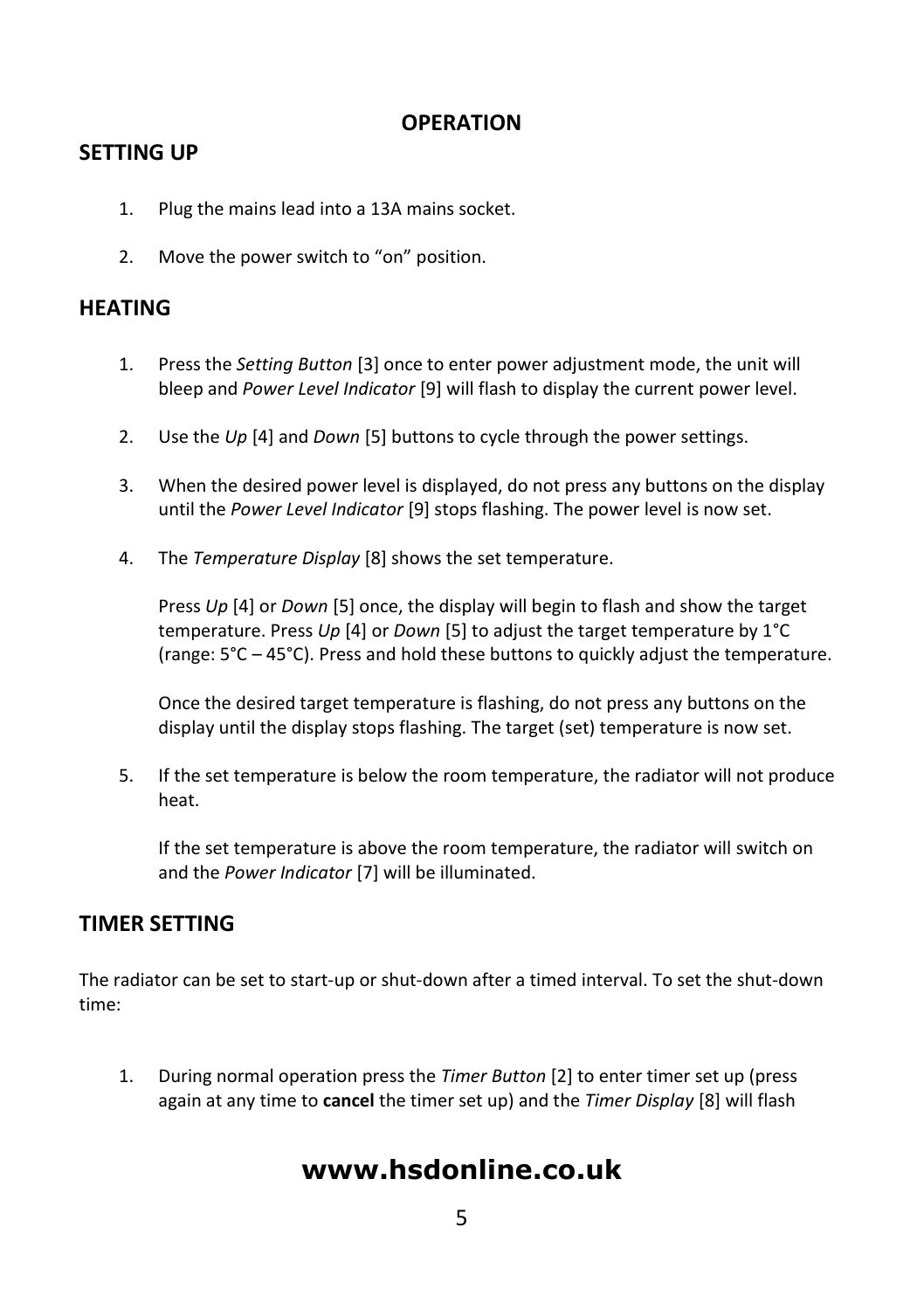showing 00hr.

- 2. Use *Up* [4] and *Down* [5] to set the desired time (01hr 24hr).
- 3. Once the desired time is displayed, do not press any buttons on the display until the display stops flashing with the *Timer Indicator* [7] illuminated above it. The timer is now set.
- 4. Once the timer has been set, the *Temperature/Timer Display* [8] will show the current set temperature and the time remaining until shut down.
- 5. To cancel the timer, press the *Timer Button* [2].

To set the start-up time: follow steps 1-3 as above, but during step 1 press the *Timer Button* [2] **twice** instead of once during normal operation to enter the start-up time setup. The panel will now display the time until start-up.

#### **SCREEN LOCK**

- 1. To lock the buttons on the LCD screen, press the *Screen Lock Button* [1] once. The *Screen Lock Indicator* [7] will flash momentarily, before being solidly displayed. All buttons on the panel have now been locked.
- 2. To unlock the panel, press the *Screen Lock* B*utton* [1] once more.

#### **SCREEN POWER**

1. Press the *Screen Power Button* [6] to reduce the power (brightness) of the screen. Press again to restore brightness.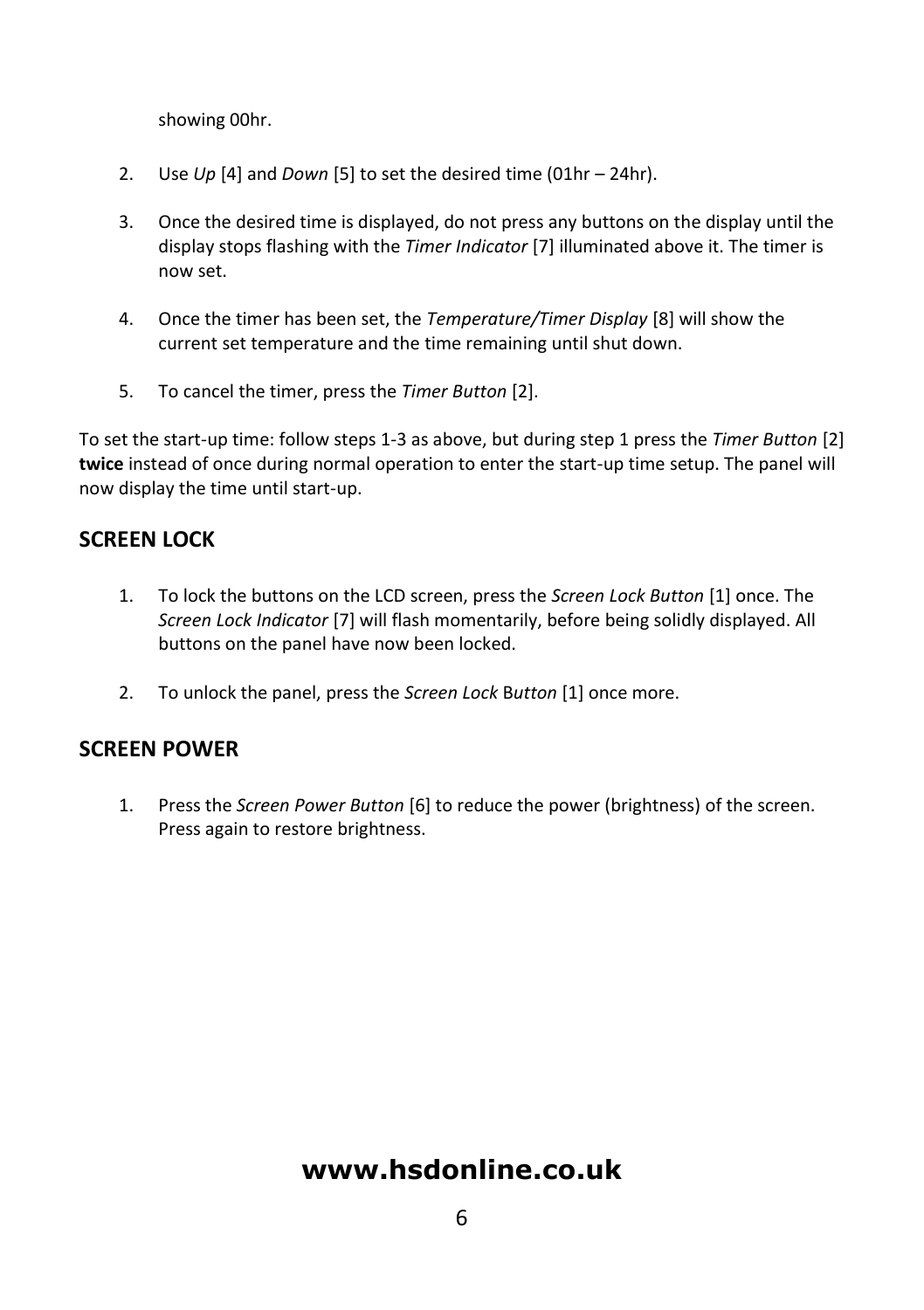# **Technical Specification**

| Details                         | MYBH1000           | MYBH1500            |
|---------------------------------|--------------------|---------------------|
| Voltage                         | $220 - 240V -$     | $220 - 240V -$      |
| Frequency                       | 50/60Hz            | 50/60Hz             |
| Wattage (Low /Medium /<br>High) | 300 / 700 / 1500 W | 500 / 1000 / 1500 W |

| <b>Model Number</b>                                                               | <b>MYBH1000 / MYBH1500</b> |         |      |  |  |
|-----------------------------------------------------------------------------------|----------------------------|---------|------|--|--|
| <b>Item</b>                                                                       | <b>Symbol</b>              | Value   | Unit |  |  |
| <b>Heat Output</b>                                                                |                            |         |      |  |  |
| <b>Nominal Heat Output</b>                                                        | $P_{nom}$                  | 1,0/1,5 | kW   |  |  |
| <b>Minimum Heat Output</b><br>(Indicitive)                                        | $P_{min}$                  | 0,3/0,5 | kW   |  |  |
| <b>Maximum Continuous</b><br><b>Heat Output</b>                                   | $P_{\text{max},c}$         | 1,0/1,5 | kW   |  |  |
| <b>Auxiliary electricity Consumption</b>                                          |                            |         |      |  |  |
| At nominal heat output                                                            | el <sub>max</sub>          | 1,0/1,5 | kW   |  |  |
| At minimum heat<br>output                                                         | elmin                      | 1,0/1,5 | kW   |  |  |
| At standby mode                                                                   | else                       | 0.0005  | kW   |  |  |
| Type of heat input, for electric storage local space heaters only (single select) |                            |         |      |  |  |
| manual heat charge control, with integrated thermostat                            | No                         |         |      |  |  |
| manual heat charge control with room and/or outdoor<br>temperature feedback       | No                         |         |      |  |  |
| electronic heat charge control with room and/or outdoor<br>temperature feedback   |                            |         |      |  |  |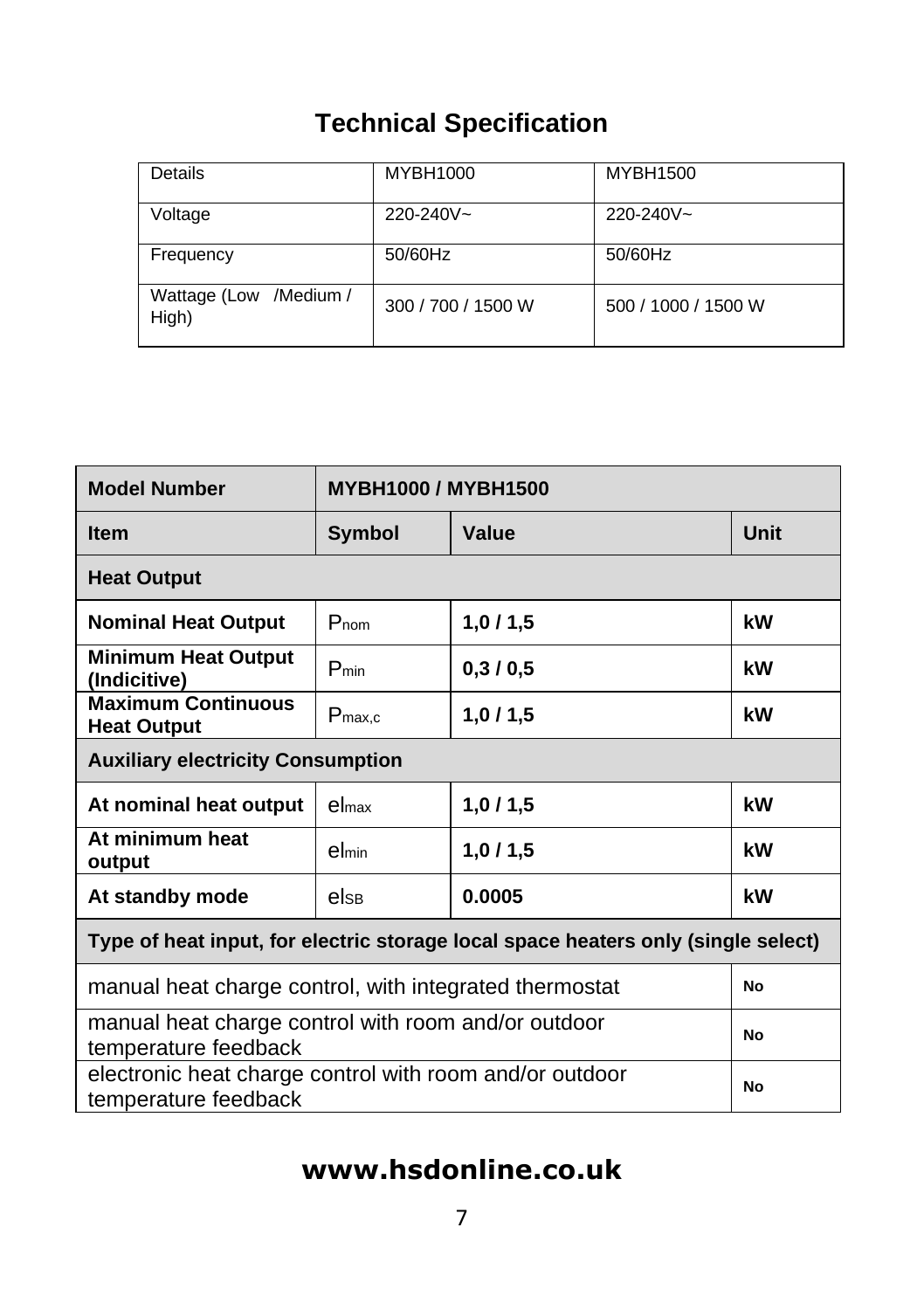| fan assisted heat output                                     |                                                          |    |  |  |
|--------------------------------------------------------------|----------------------------------------------------------|----|--|--|
| Type of heat output/room temperature control (single select) |                                                          |    |  |  |
|                                                              | single stage heat output and no room temperature control | No |  |  |
| Two or more manual stages, no room temperature control       | No                                                       |    |  |  |
| with mechanic thermostat room temperature control            | No                                                       |    |  |  |
| with electronic room temperature control                     | No                                                       |    |  |  |
| electronic room temperature control plus day timer           | Yes                                                      |    |  |  |
| electronic room temperature control plus week timer          | No                                                       |    |  |  |
| Other control options (multiple selections possible)         |                                                          |    |  |  |
|                                                              |                                                          |    |  |  |
|                                                              | room temperature control, with presence detection        | No |  |  |
|                                                              | room temperature control, with open window detection     | No |  |  |
| with distance control option                                 |                                                          | No |  |  |
| with adaptive start control                                  |                                                          | No |  |  |
| with working time limitation                                 |                                                          | No |  |  |
| with black bulb sensor                                       |                                                          | No |  |  |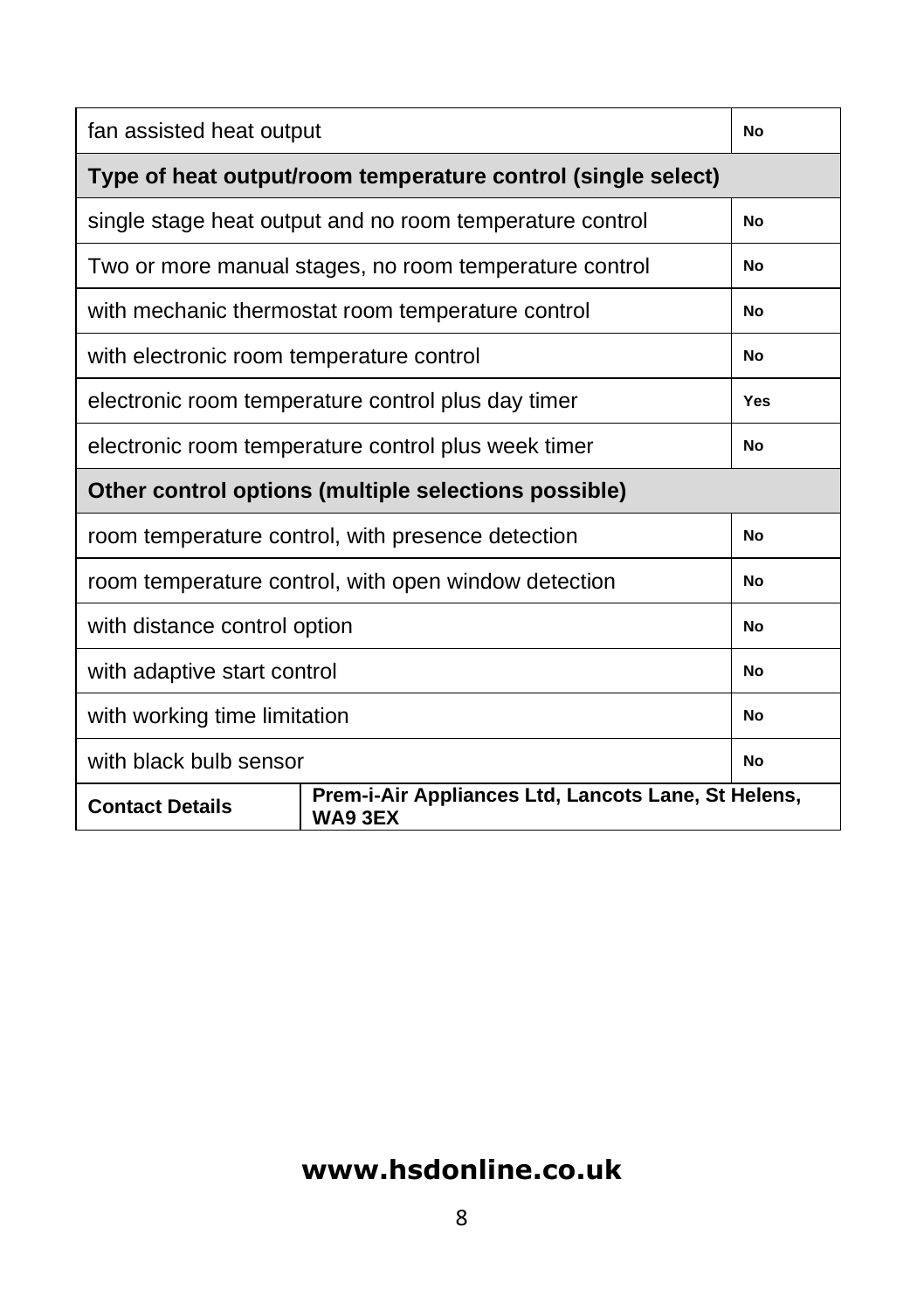#### **FAULT-FINDING**

The heater has an overheat protection switch, which disconnects the power if the element gets too hot. The usual reason for this is because the air-flow has been obstructed. If the heater ceases to operate, leave it for 20 minutes to cool down, then check that the grilles are not being obstructed. Switch back on, and check that the unit is operating normally. If not, contact an authorised service agent for repair.

The importer retains his right to make changes in appearance and completeness of the item without preliminary notification to the customer.

The item is for indoor use only.

The manufacturer does not assume any liability for any damage caused directly or indirectly by not following this instruction manual, general safety rules, or interference in the construction of the product.